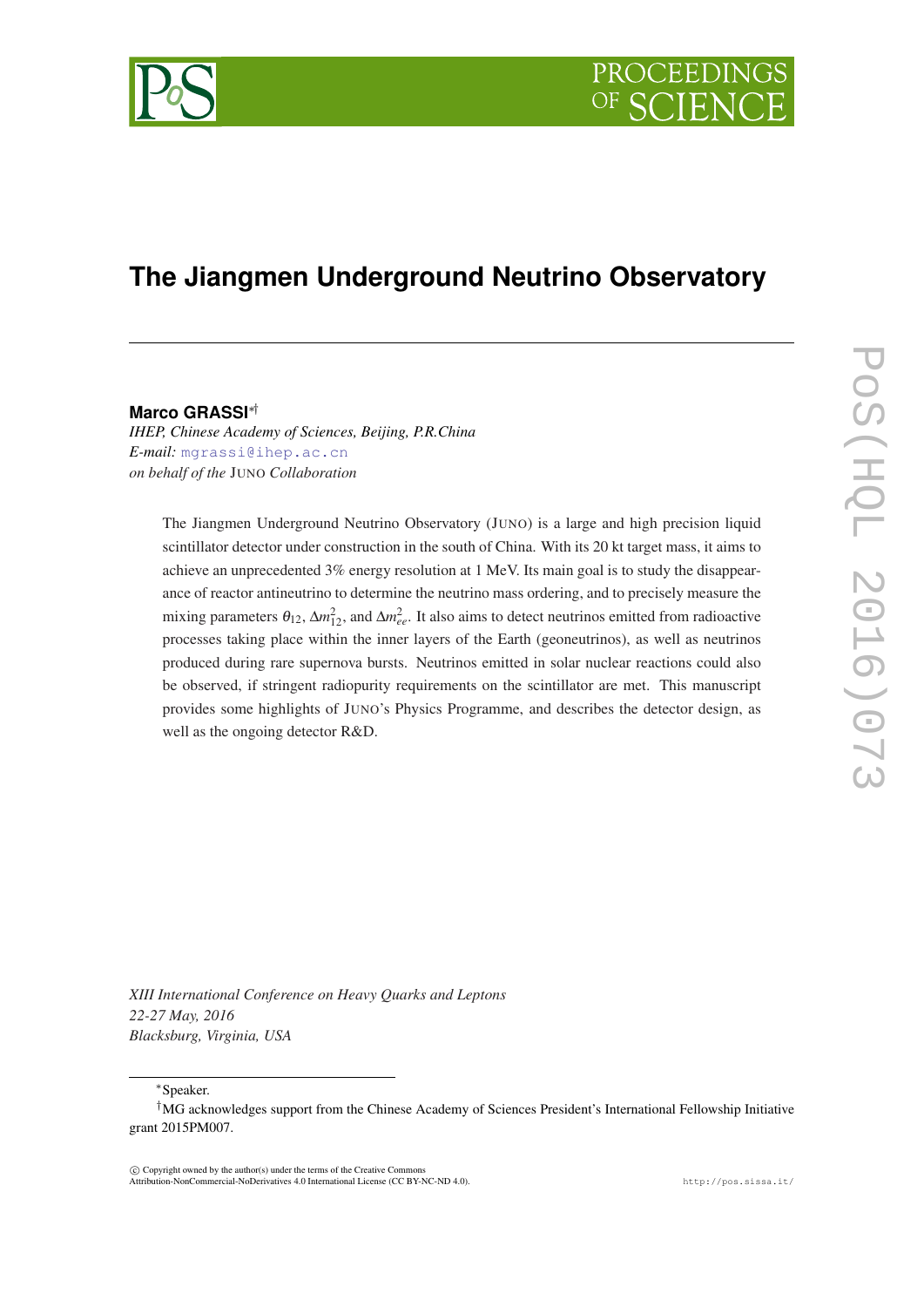## 1. Introduction

The Jiangmen Underground Neutrino Observatory (JUNO) is a Liquid Scintillator Antineutrino Detector (LAND) currently under construction in the south of China (Jiangmen city, Guangdong province). Once completed, it will be the largest LAND ever built, consisting in a 20 kt target mass made of Linear Alkyl-Benzene (LAB) liquid scintillator (LS), monitored by roughly 17000 twenty-inch high-quantum efficiency (QE) photomultipliers (PMTs) providing a  $\sim$ 78% photocoverage. Large photocoverage and large QE are two pivotal parameters of the experiment, which allow an unprecedented 3% energy resolution at 1 MeV. The conceptual design report [\[1\]](#page-8-0) foresees the LS to be contained in an acrylic sphere 12 cm thick and 35.4 m wide, and the whole detector to be immersed in a cylindrical water pool, acting both as a moderator for the environmental radioactivity, and as a Cherenkov detector to tag and veto cosmic muons. The ultimate control and minimal impact of calorimetry systematics is of maximal importance to achieve the aforementioned energy resolution. For this reason, a novel LAND design was introduced, where a second layer of small PMTs is used to provide a second calorimetry handle with complementary systematic budget, allowing a combined, more precise and accurate energy scale definition. This calorimetry redundancy system is still under optimisation considerations in the context of JUNO physics.

JUNO's main physics goal is to study neutrino oscillations by detecting reactor  $\overline{v}_e$  produced by two nuclear power plants, both 53 km distant from the detector, with a total nominal power of 36 GW<sub>th</sub> (75% of which is scheduled to be available at the beginning of the data taking). JUNO will be the first LAND to observe simultaneously both solar and atmospheric oscillations, and it aims to determine the neutrino mass ordering through their interference. JUNO is also expected to measure several PMNS oscillation parameters [\[2\]](#page-8-0) with a precision better than 1%. Moreover, JUNO has a rich physics programme focused on neutrinos not originating from reactors. For the sake of brevity, here we review neutrinos from supernova (SN) burst, solar neutrinos, and geoneutrinos, but a complete description of JUNO's physics goals can be found in [\[3\]](#page-8-0).

# 2. Neutrino Physics at JUNO

#### REACTOR NEUTRINOS

Nuclear power plants are pure, powerful and isotropic sources of  $\overline{v}_e$ . Recent and past experiments located at different baselines with respect to nuclear power plants successfully exploited the detection of  $\overline{v}_e$  to prove neutrino oscillation, and to precisely measure some of the oscillation pa-rameters [\[4,](#page-8-0) [5](#page-8-0), [6](#page-8-0), [7](#page-8-0)]. JUNO aims to detect  $\overline{v}_e$  coming from two of the most powerful nuclear power plants in the world —Taishan and Yiangjiang, located in the Chinese province of Guangdong to perform a precise measurement of their survival probability as a function of their energy.  $\bar{v}_e$ detection takes place through the Inverse Beta Decay (IBD) process, where the  $\overline{v}_e$  interacts with a proton of the liquid scintillator yielding a positron and a neutron, namely

$$
\overline{\mathbf{v}}_e + p \to e^+ + n.
$$

The positron loses all its energy via ionisation, and eventually annihilates. Such energy deposition happens instantaneously, i.e. in a timescale much shorter than the typical LS deexcitation, and is called *prompt*. On the contrary, the neutron loses its energy via thermal interactions, and eventually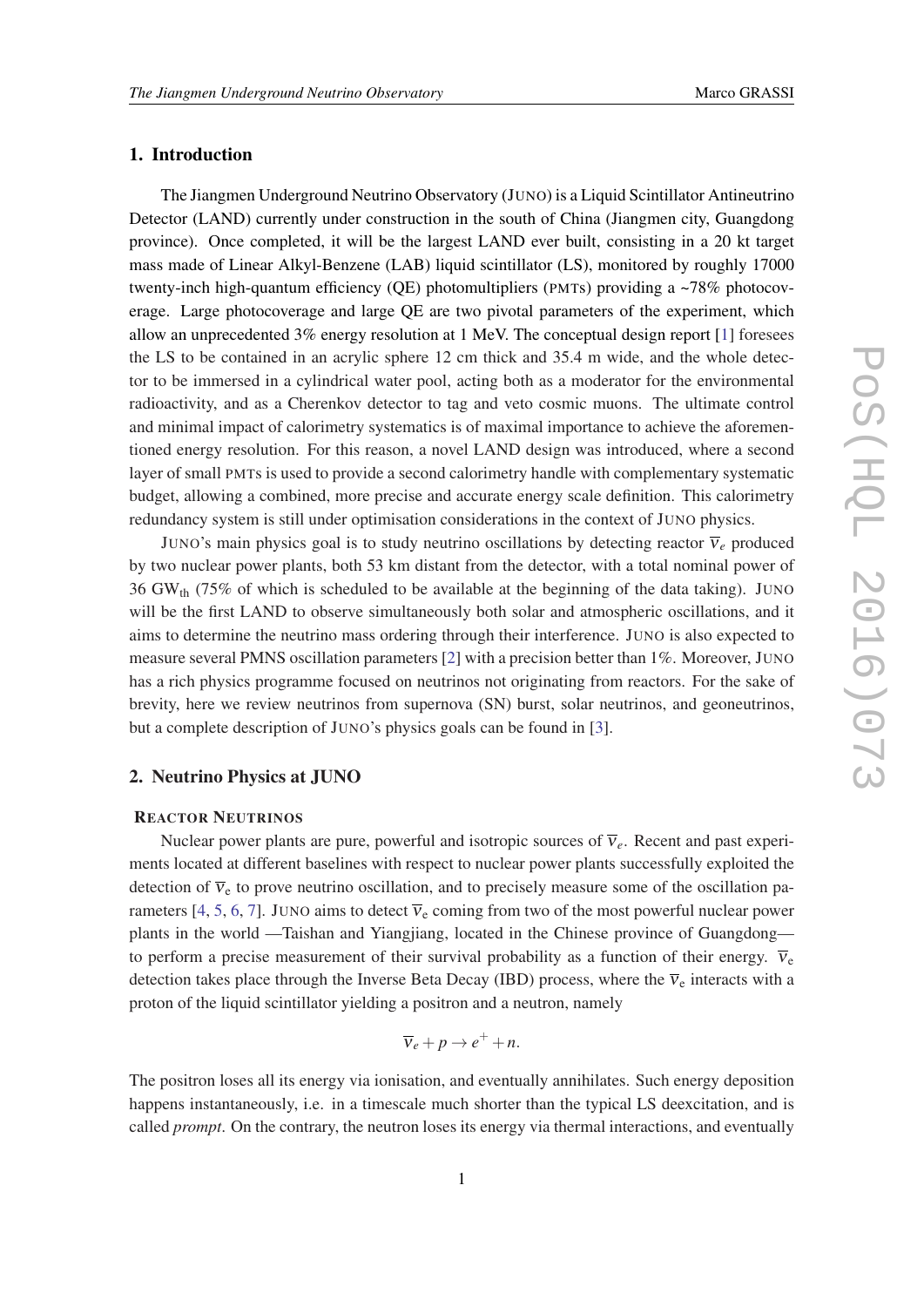| Selection       | <b>IBD</b> efficiency | <b>IBD</b> | $Geo-vs$ | Accidental             | $^{9}$ Li/ $^{8}$ He | Fast $n$ | $(\alpha, n)$ |
|-----------------|-----------------------|------------|----------|------------------------|----------------------|----------|---------------|
|                 |                       | 83         | 1.5      | $\sim 5.7 \times 10^4$ | 84                   |          |               |
| Fiducial volume | 91.8%                 | 76         | 1.4      |                        | 77                   | 0.1      | 0.05          |
| Energy cut      | 97.8%                 |            |          | 410                    |                      |          |               |
| Time cut        | 99.1%                 | 73         | 1.3      |                        | 71                   |          |               |
| Vertex cut      | 98.7%                 |            |          | 1.1                    |                      |          |               |
| Muon veto       | 83%                   | 60         | 1.1      | 0.9                    | 1.6                  |          |               |
| Combined        | 73%                   | 60         | 3.8      |                        |                      |          |               |

Table 1: Signal and backgrounds daily rates, together with the efficiencies of the antineutrino selection criteria. From [[3\]](#page-8-0).

gets captured by an hydrogen of the LS with a  $\tau \sim 200 \mu s$  (*delayed* energy deposition), yielding a 2.2 MeV gamma. Because of the mass difference between the neutron and the positron, the latter retains most of the  $\overline{v}_e$  momentum, and the prompt energy is an accurate proxy for the  $\overline{v}_e$  energy. The delayed energy deposition is a unique signal signature, and allows a powerful background rejection by means of a time and vertex correlation with the prompt energy deposition.

Natural radioactivity makes up for the largest background contribution. Most of it originates from the PMT glass and from the outer wall of the detector, and is effectively reduced by applying a 0.5 m fiducial volume cut. Residual natural radioactivity events might occasionally fall within the time and vertex windows used for signal selection, yielding *accidental* coincidences which are an irreducible background.  $\alpha$  radioactivity resulting in neutrons being ejected from stable nuclei is counted separately, and is referred to as  $(\alpha, n)$ . Geoneutrinos are considered a background from the point of view of reactor physics, and need to be properly subtracted. The remaining backgrounds originate from the spallation of cosmogenic muons on LS molecules. They comprise long lived isotopes (<sup>9</sup>Li and <sup>8</sup>He) decaying  $\beta - n$ , and fast neutrons. Signal and background daily rates are summarised in Table 1.

The black line in Fig. 1 shows the expected prompt energy spectrum. It features two distinct oscillation patterns, a slow one arising from the solar mass splitting, and a fast one arising from the atmospheric mass splitting. The neutrino mass ordering information is embedded in the interference between the two oscillation modes, and can be extracted using either a Fourier-based or a  $\chi^2$ -based analysis. In the following we consider the latter (a description of the former can be found in [[8](#page-8-0)]), and we quantify the sensitivity to the mass ordering as the  $\Delta \chi^2$  obtained from fitting the prompt energy spectrum under the two hypotheses of normal and inverted mass ordering:

$$
\Delta \chi^2 = |\chi^2_{min}(\text{normal}) - \chi^2_{min}(\text{inverted})|.
$$

Such a fit strongly relies on the capability to resolve the fast oscillation pattern, which in turn depends on both detector energy resolution and statistics. Fig. 2 shows  $\Delta\chi^2$  contours under different assumptions of these parameters. Six years of data with an energy resolution of 3% at 1 MeV allow to reach  $\Delta \chi^2 = 10$  by fitting JUNO's data alone. If we further constrain the fit using a prospective 1.5% determination of  $\Delta_{\mu\mu}$  at MINOS [\[10](#page-9-0)],  $\Delta \chi^2$  increases up to 14.

The four neutrino mixing parameters relevant to describe the JUNO energy spectrum are  $\theta_{13}$ ,  $\theta_{12}$ ,  $\Delta m_{12}^2$ , and  $\Delta m_{ee}^2$  (a definition of  $\Delta m_{ee}^2$  can be found in the supplement material of [[5](#page-8-0)]). JUNO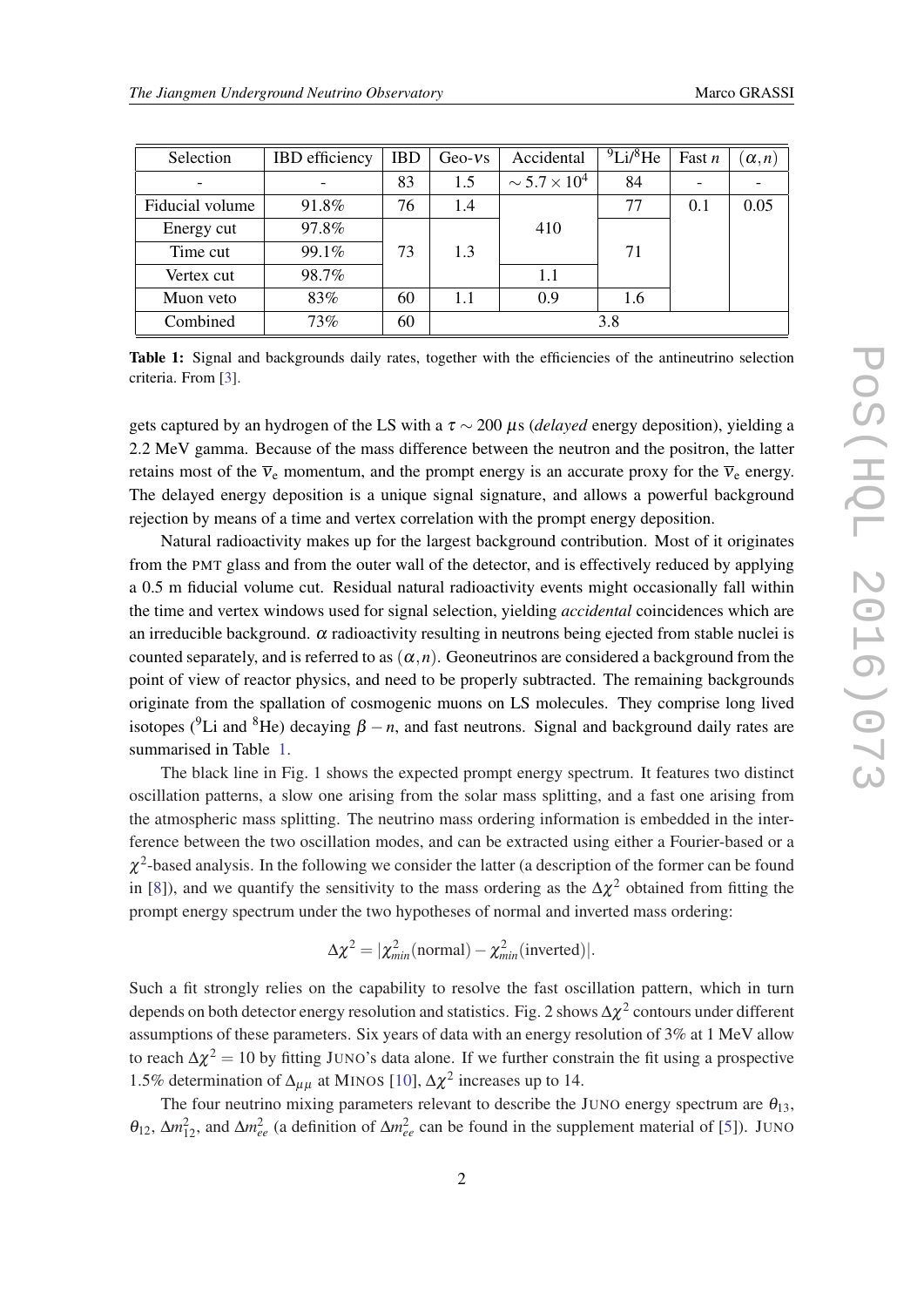won't be able to outperform Daya Bay in the determination of  $\theta_{13}$  since its baseline is optimised to be at the solar oscillation maximum, but it is expected to carry out a measurement of the remaining three parameters with a sub-percent precision. A detailed  $\chi^2$ -based sensitivity analysis shows that, after considering shape and normalisation uncertainties due to both background and detector response, six years of data allow to determine  $\theta_{12}$ ,  $\Delta m_{12}^2$ , and  $\Delta m_{ee}^2$  with a precision of 0.67%, 0.59%, 0.44% respectively. It is worth stressing that the determination of the solar parameters does not depend on the energy resolution, because the solar oscillation manifests itself through broad features in energy spectrum. As a consequence, such measurement can be performed even while the detector response is still being commissioned —early stage of the experiment— and, more importantly, can also be performed with the large- and small-PMT systems independently (the latter features a  $\sim$ 10% energy resolution), allowing a powerful validation of the solar parameters determination.



Figure 1. Energy spectra of the antineutrino signal and of the main background sources: accidental coincidences, cosmogenic <sup>8</sup>He and <sup>9</sup>Li, fast neutrons,  ${}^{13}C(\alpha, n){}^{16}O$ , and geoneutrinos. From [[3\]](#page-8-0).



Figure 2. JUNO's sensitivity to the mass ordering determination as a function of the event statistics (luminosity) and of the detector energy resolution. Solid lines represent iso- $\Delta \chi^2$  contours. Dashed lines show the nominal runtime of six years (including 80% efficiency) and the nominal 3% energy resolution. From [[3\]](#page-8-0).

## SUPERNOVA BURST NEUTRINOS

A supernova SN is a stellar explosion that briefly outshines an entire galaxy, radiating as much energy as the Sun or any ordinary star is expected to emit over its entire life span. During such explosion, 99% of the gravitational binding energy of the newly formed neutron star is emitted in the form of neutrinos. The observation of SN neutrinos is expected to play a relevant role both in particle physics and astrophysics. Here we focus on the latter, where a SN signal might help answering several fundamental questions, such as (I) what are the conditions inside massive stars during their evolution? (II) what mechanism triggers the SN explosion? (III) are SN explosions responsible for the production of heavy chemical elements? and (IV) is the compact remnant a neutron star or a black hole? Each of these questions would deserve a dedicated section, but because of the limited space we consider (I) as a case study.

The Standard Stellar Evolution Model describes temperature and density of a star as a function of time and distance from its centre. Optical observations usually provide benchmark data to test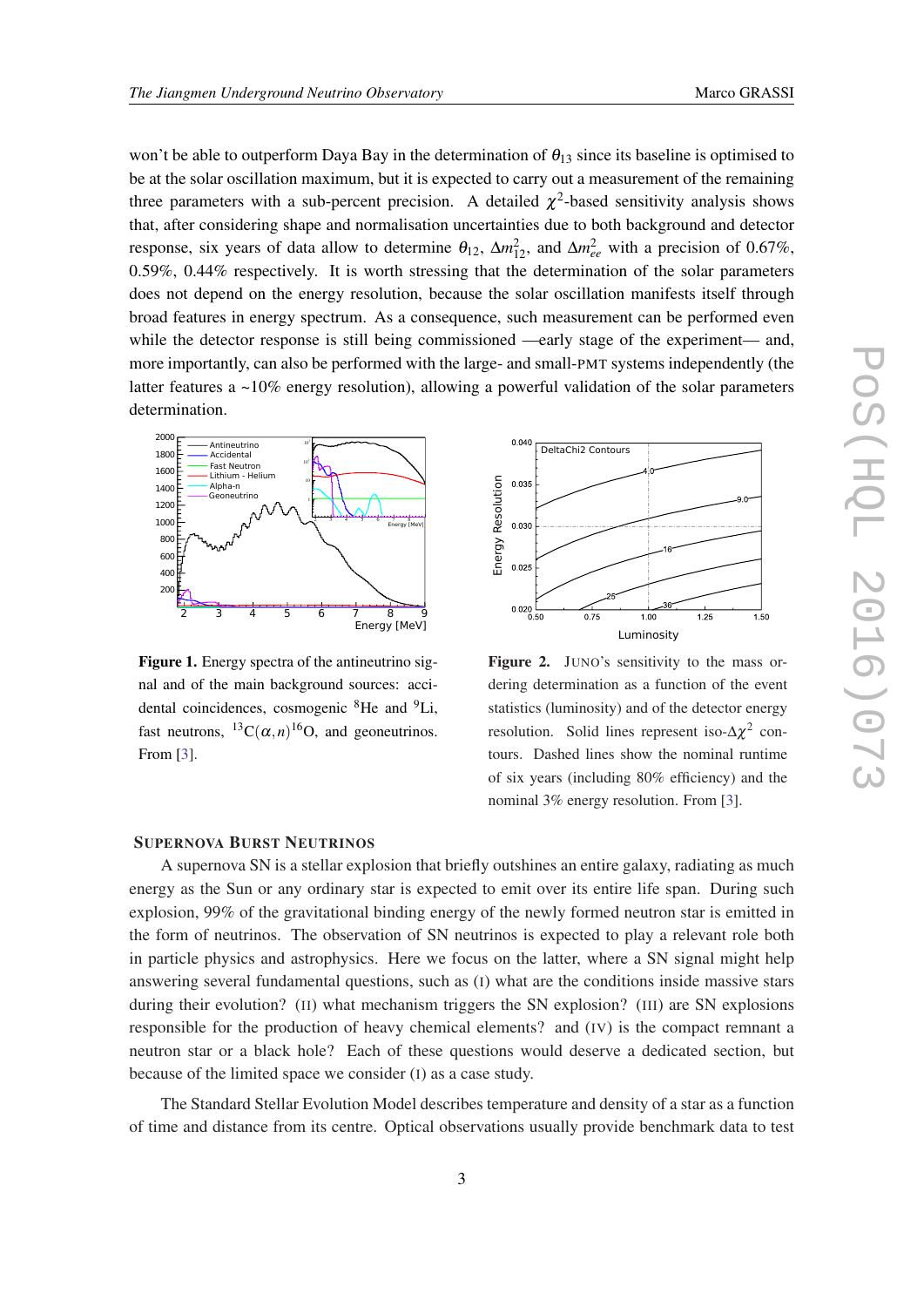it, but they have little power in constraining the model of the star's innermost layers. Indeed, the star's high density results in optical photons propagating mainly via diffusion, hence losing all the information about the stellar core. On the contrary, neutrinos interact weakly with stellar matter, and they represent a powerful tool to probe the inner structure of the star. For a star close to its collapse, neutrino production is dominated by thermal processes (mainly *e* <sup>+</sup>-*e* <sup>−</sup> annihilating into  $v\overline{v}$  pairs). That is, the neutrino production rate, and the neutrino mean energy, both increase significantly with temperature. As a result, the last stages of the star's nuclear burning produce the most abundant neutrino signal (called pre-SN  $v$ ), easier to detect and powerful in describing the stellar evolution.

Fig. 3 shows the simulated inverse beta decay (IBD) event rate in JUNO for the nearest possible SN progenitor (the red supergiant Betelgeuse) whose mass is taken to be 20 solar masses ( $M_{\odot}$ ) at a distance of 0.2 kpc. The sudden drop in the rate around 0.6 day before the SN explosion is ascribable to a drop of the core temperature, mostly due to the silicon depletion of the core itself. In the case of a SN explosion, JUNO's capability to precisely measure the position of such a dip could serve as a discriminator for different progenitor star masses. Moreover, the quick rise starting few hours prior to core collapse makes JUNO an ultimate pre-warning system of SN explosion, extremely valuable to the astrophysics community.

For a typical galactic SN at 10 kpc, there will be more than 5000 signal events solely from the IBD channel. However, several other neutrino interactions contribute to the total event rate. They differ in terms of total yield, energy spectrum and energy threshold. Fig. 4 shows all of them together, where  $(E_d)$  is the deposited visible energy in the detector,  $(E^{th})$  is the energy threshold of each process,  $(v-p)$  are the neutral current interactions on protons,  $(v-e)$  are the elastic scatterings on electrons,  $(^{12}C$  NC) are the neutral-current-mediated carbon excitations,  $(^{12}N$  CC) are the charged current  $v_e$  interactions on <sup>12</sup>C, and (<sup>12</sup>B CC) are the the same charged current interactions initiated by  $\bar{v}_e$ 



Figure 3. Neutrino event rate in JUNO for a massive star (20  $M_{\odot}$ ) distant 0.2 kpc from the Earth, the same as the nearest possible SN progenitor Betelgeuse. From [\[3\]](#page-8-0).



Figure 4. Neutrino energy spectra in the JUNO detector for a SN at 10 kpc, where no neutrino flavor conversions is assumed.  $E_d$  is the visible energy, and  $E^{th}$  the threshold energy. From [\[3](#page-8-0)].

#### SOLAR NEUTRINOS

The Sun is a powerful source of  $v_e$  with O(1 MeV) energy, produced in the thermonuclear fusion reactions happening in the solar core. JUNO's solar neutrino programme focuses on those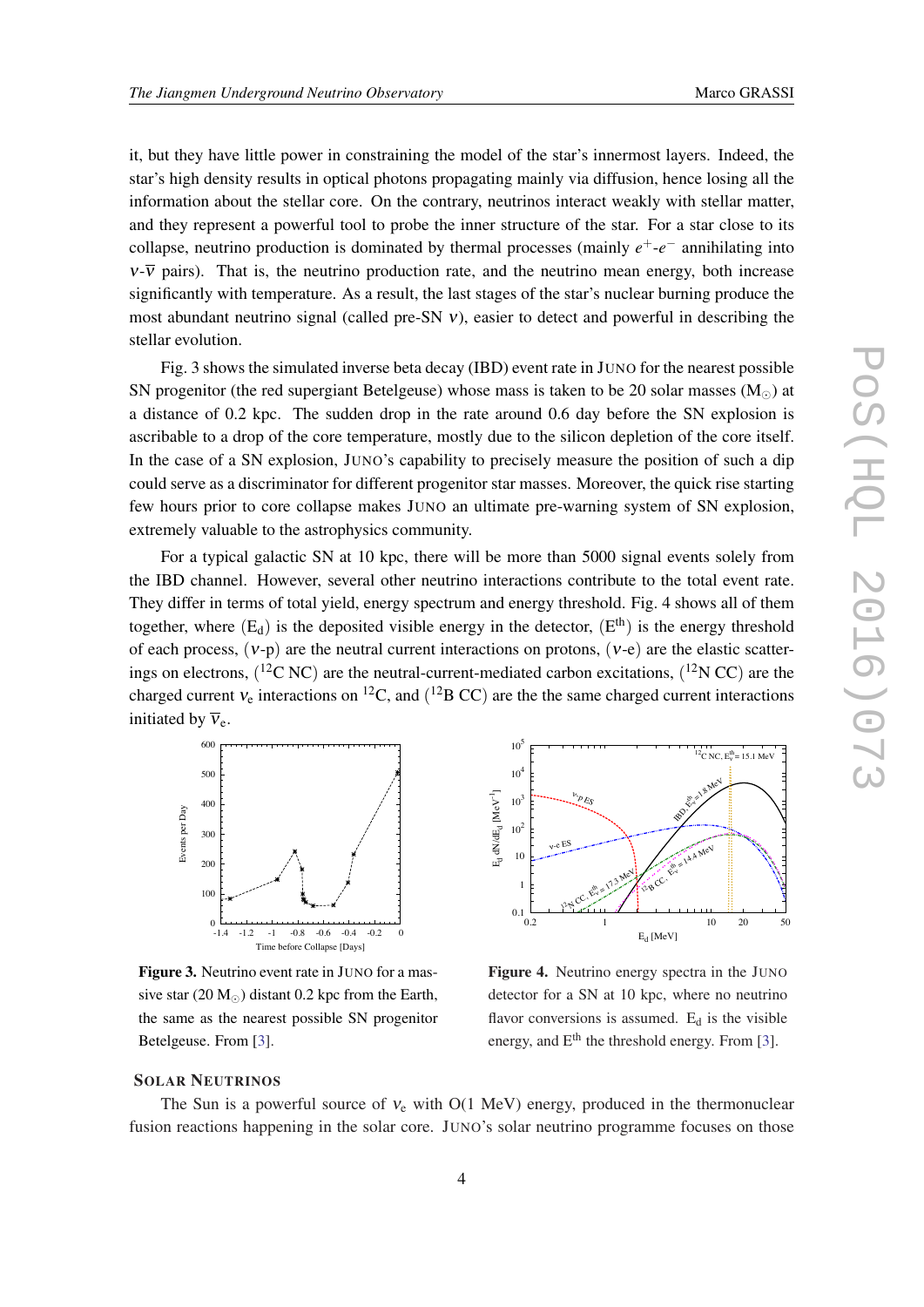emitted by the <sup>7</sup>Be and <sup>8</sup>B chains. Indeed, despite the great achievements of the last decades, there are still important aspects of solar neutrino physics to clarify, and some questions of great relevance for astrophysics and elementary particle physics waiting for definite solutions. Two of the most important ones are (I) the solution of the solar metallicity problem, and (II) the detailed analysis of the oscillation-probability energy dependence in the lower end of the  ${}^{8}B$  neutrino spectrum.

(I) The solar metallicity problem emerged when the former agreement between Standard Solar Model (SSM) and solar data got compromised by the revision of the solar surface heavy element content, leading to a discrepancy between the SSM and helioseismology results. The predictions of different SSM versions differ (also) by the  ${}^{8}B$  and  ${}^{7}Be$  neutrino fluxes. JUNO's capability to determine these fluxes with high accuracy, together with data (coming from other future experiments) about the CNO fluxes, could help solving this key issue in nuclear astrophysics.

(II) According to the Mikheyev-Smirnov-Wolfenstein (MSW) effect, neutrino oscillation parameters are different if a neutrino propagates through matter or in vacuum. In the case of solar  $v_{e}$ , the transition between the two behaviors is expected to happen in the 1~3 MeV energy range, therefore solar  ${}^{8}B$  neutrinos —with their continuous energy spectrum stretching far beyond 3 MeV — are a privileged tool to study the MSW-modulated energy dependence. The theory predicts a smooth transition between the vacuum and matter related  $v_e$ -survival probabilities, namely an upturn in the spectrum. However, none of the existing experiments so far observed a clear evidence of this effect. The only exception is Super-Kamiokande, which got a mild evidence of the up-turn in its data [\[9\]](#page-8-0). JUNO's capability to perform an independent and high-significance test of the up-turn existence would be extremely important to confirm the consistency of the standard LMA-MSW solution, or to indicate any possible deviations from this standard paradigm.

 $10^3$  E



Figure 5. Energy spectra of singles from natural radioactivity (background) in the *ideal* radiopurity scenario, together with the  $^7$ Be neutrino signal. From [\[3](#page-8-0)].

Events / day / kt / 0.1 Mev Events / day / kt / 0.1 Mev  $11<sub>C</sub>$  $10^2$  $10<sub>0</sub>$  $^{\circ}$ C  $11$ Be 10 量  $8<sub>5</sub>$ B 1⊫, 1<sub>0</sub>  $10$  $10$  $10^{-1}$ 0 2 4 6 8 10 12 14<br>Energy [MeV]

Figure 6. Energy spectra of the  ${}^{8}B$  neutrino signal and of the cosmogenic backgrounds. From [\[3](#page-8-0)].

The challenge in detecting solar  $v_e$  at JUNO is that they are detected only by elastic scattering, which results in an experimental signature (single energy deposition) indistinguishable from most of the background processes. The two main background sources are natural radioactivity and cosmogenic isotopes. The first needs to be suppressed by achieving a high-level radiopurity in all the detector components. JUNO's *baseline* radiopurity scheme envisages a <sup>232</sup>Th, <sup>40</sup>K, <sup>14</sup>C residual contamination at the level of  $10^{-16}$ ,  $10^{-16}$ ,  $10^{-17}$  g/g respectively. As a comparison, the same level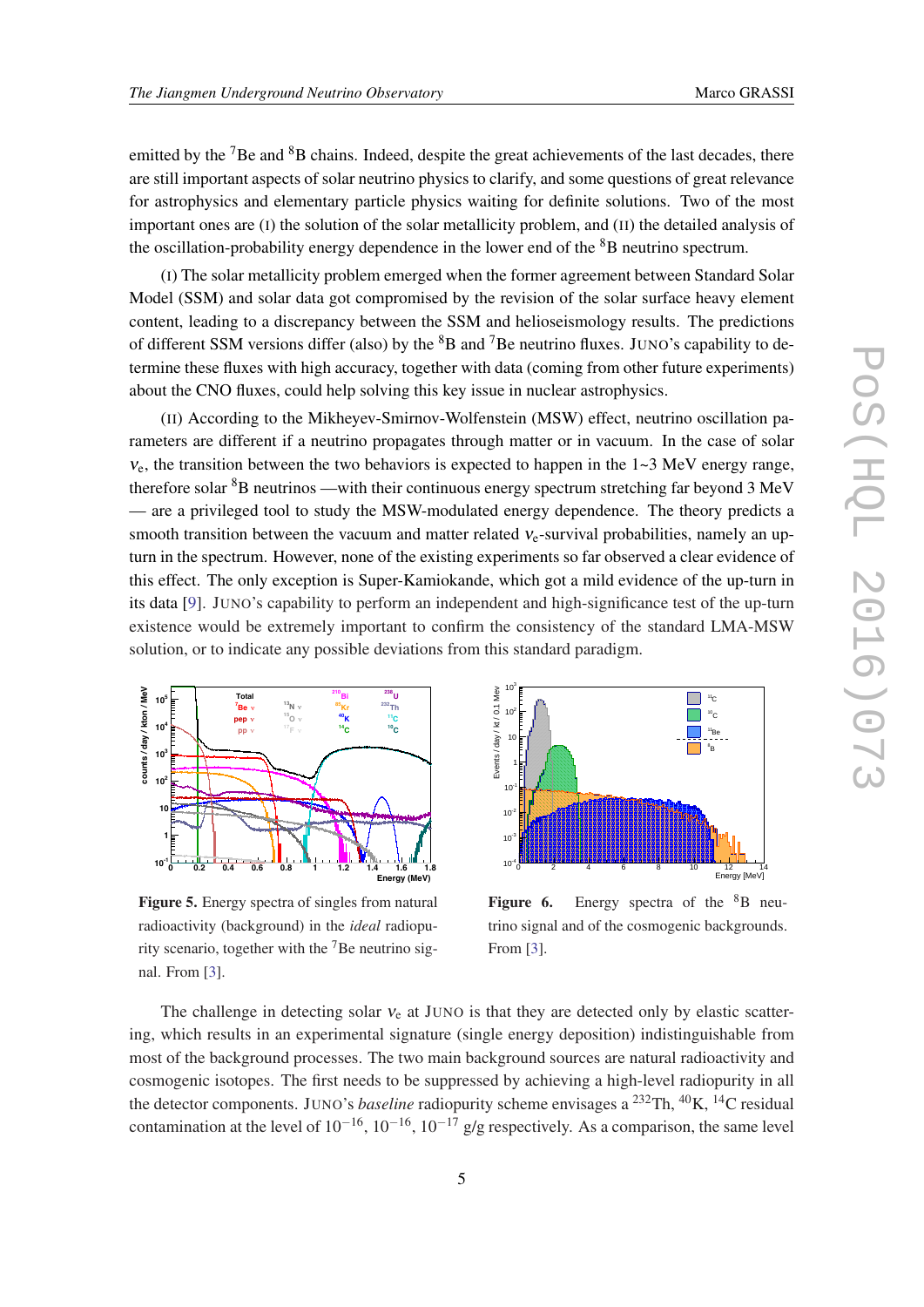of radiopurity was achieved during KamLAND solar phase, and it would allow JUNO to achieve a signal/background ratio of 1/3. A more demanding radiopurity scheme (called *ideal*) requires the previous contamination levels to improve by one order of magnitude, which would correspond to Borexino phase I, and would allow a 2/1 signal/background ratio. The energy spectra of the radioactive background processes in the case of *ideal* radiopurity, together with the signal <sup>7</sup>Be ν<sub>e</sub>, are shown in Fig. 5. Among the cosmogenic isotopes, the most dangerous are the long-lived <sup>11</sup>C  $(\tau = 24.4 \text{ min})$ , <sup>10</sup>C ( $\tau = 27.8 \text{ s}$ ), and <sup>11</sup>Be ( $\tau = 19.9 \text{ s}$ ), since they cannot be suppressed by a muon veto without introducing large deadtime. The energy spectra of these background events are shown in Fig. 6. The only way to handle them is to tag them via a three-fold coincidence (muon + spallation neutron + isotope decay) and subtract them statistically from the total spectrum.

## **GEOEUTRINOS**

Over the last half a century, the Earth's surface heat flow has been established to be  $(46 \pm 1)$ 3) TW [\[11](#page-9-0)]. However the community is still vigorously debating what fraction of this power comes from primordial versus radioactive sources. This debate touches on the composition of the Earth, the question of chemical layering in the mantle, the nature of mantle convection, the energy needed to drive plate tectonics, and the power source of the geodynamo, which powers the magnetosphere that shields the Earth from the harmful cosmic ray flux. Radioactive beta-decays of heavy elements (such as Th and U) taking place inside the Earth result in an upwards  $\overline{v}_e$  flux (also called geoneutrino flux) which can be detected at JUNO by means of IBD reactions. A precise measurement of such flux would allow us to accurately define the absolute abundance of Th and U in the Earth, which in turn would allow us to: (I) define the building blocks, the chondritic meteorites, that formed the Earth, (II) discriminate models of parameterised mantle convection that define the thermal evolution of the Earth, (III) potentially identify and characterize deep, hidden reservoirs in the mantle, and (IV) fix the radiogenic contribution to the terrestrial heat flow. Moreover, such studies can place stringent limits on the power of any natural nuclear reactor in or near the Earth's core.

The main experimental challenge in detecting a geoneutrino signal is to disentangle it from the reactor  $\bar{v}_e$  signal, which is overwhelming. Such a separation can be done only via statistical subtraction, and it relies heavily on a precise modeling of the low-energy reactor  $\overline{v}_e$  spectrum. Moreover, to interpret the geoneutrino signal in terms of mantle's radioactivity, the contribution from the Earth's crust need to be subtracted, since it has been well established that the crust surrounding the detector will play a major role in total geoneutrino budget. Thus, to understand the relative contributions from the crust and mantle to the total geoneutrino signal at JUNO, detailed geological, geochemical, and geophysical studies need to be performed in the areas surrounding the detector.

#### 3. The JUNO Detector

The JUNO detector is designed to be placed 720 m underground and comprises several components. We refer to the Central Detector as the 35.4 m wide acrylic sphere containing 20 kt of purified LAB scintillator (target volume). The target volume is monitored by 17000 20-inch PMTs and 34000 3-inch PMTs, installed on a Stainless Steel Lattice Shell surrounding the acrylic sphere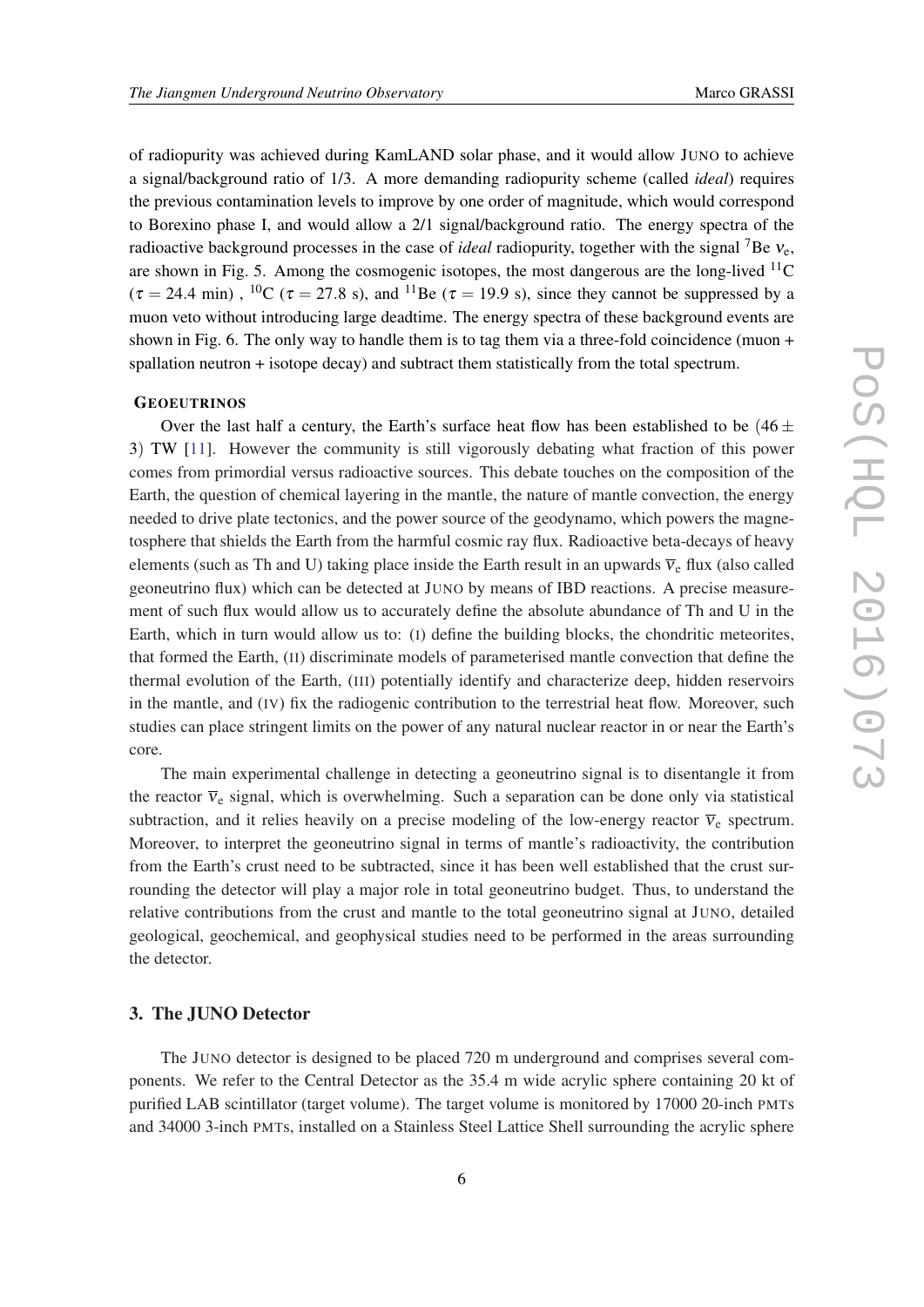at a distance of few meters. The overall photocathode density is the largest ever built, and accounts for an unprecedented 78% photocoverage, yielding 1200 photoelectrons/MeV, pivotal to achieve the 3% energy resolution at 1 MeV. The set of large PMTs in unevenly split between dynode-based Hamamatsu Photonics PMTs, and Micro Channel Plate-based PMTs produced by the Chinese North Night Vision Technology, the latter accounting for three fourth of the total. The whole Central Detector is immersed in a cylindrical water pool filled with ultra-pure water. Since the water penetrates the Lattice Shell supporting the PMTs, it acts as a buffer shielding the target volume from natural radioactivity arising from the rock and from the PMT glass. The water pool is instrumented with 2000 20-inch PMTs to detect Cherenkov light, hence acting as an active muon veto. To better track cosmic muons, a tracker consisting of three layer of plastic scintillator (inherited from the OPERA detector [[12\]](#page-9-0)) is deployed on top of the water pool, covering ~50% of the water pool surface. The chimney connecting the acrylic sphere to the surface of the water pool is also instrumented in order to detect stopping muons that might generate untagged background events.  $\overline{\phantom{a}}$ e untag non-uniformity of the same of the same of the same of the same of the same of the same of the same of the same of the same of the same of the same of the same of the same of the same of the same of the same of the same of ckøround i  $\mathbf{b}$ 



Figure 7. Summary of the methods put in place to understand the detector response.

The unprecedented light level of 1200 photoelectrons/MeV allows us to achieve a stochastic resolution term smaller than 2.9%/ *E*. However, the design resolution of 3% at 1 MeV requires to keep non-stochastic components of the energy resolution below 1%. These components mostly arise from an imperfect knowledge of the detector response, and can be grouped into energy-related, multiplicity-related and position-related (see Fig. 7). The latter are addressed by scanning the detector with four calibration systems: (I) one along the z axis, (II) one based on ropes deployed from the chimney and able to reach most of the off-axis region, (III) one based on a guide-tube running along the acrylic vessel to study the outermost shell of the target volume, and (IV) one based on a Remote-Operated Vehicle to check eventual blind spots. The energy-related uncertainties are addressed by deploying radioactive sources yielding gamma lines at different energies and neutrons, as well as studying the LS response with bench-top experiments. Finally, the multiplicity-related uncertainties are addressed by means of the small-PMT system, where the size of the PMTs ensures that each phototube works in photon-counting mode —i.e. it detects one photoelectron at most—, effectively resulting in a *digital* calorimetry estimator. This estimator is designed to be much more robust to uncertainties typical of large phototubes, such as low-resilience to magnetic field, uniformity of the photocathode deposition, knowledge of the collection efficiency profile,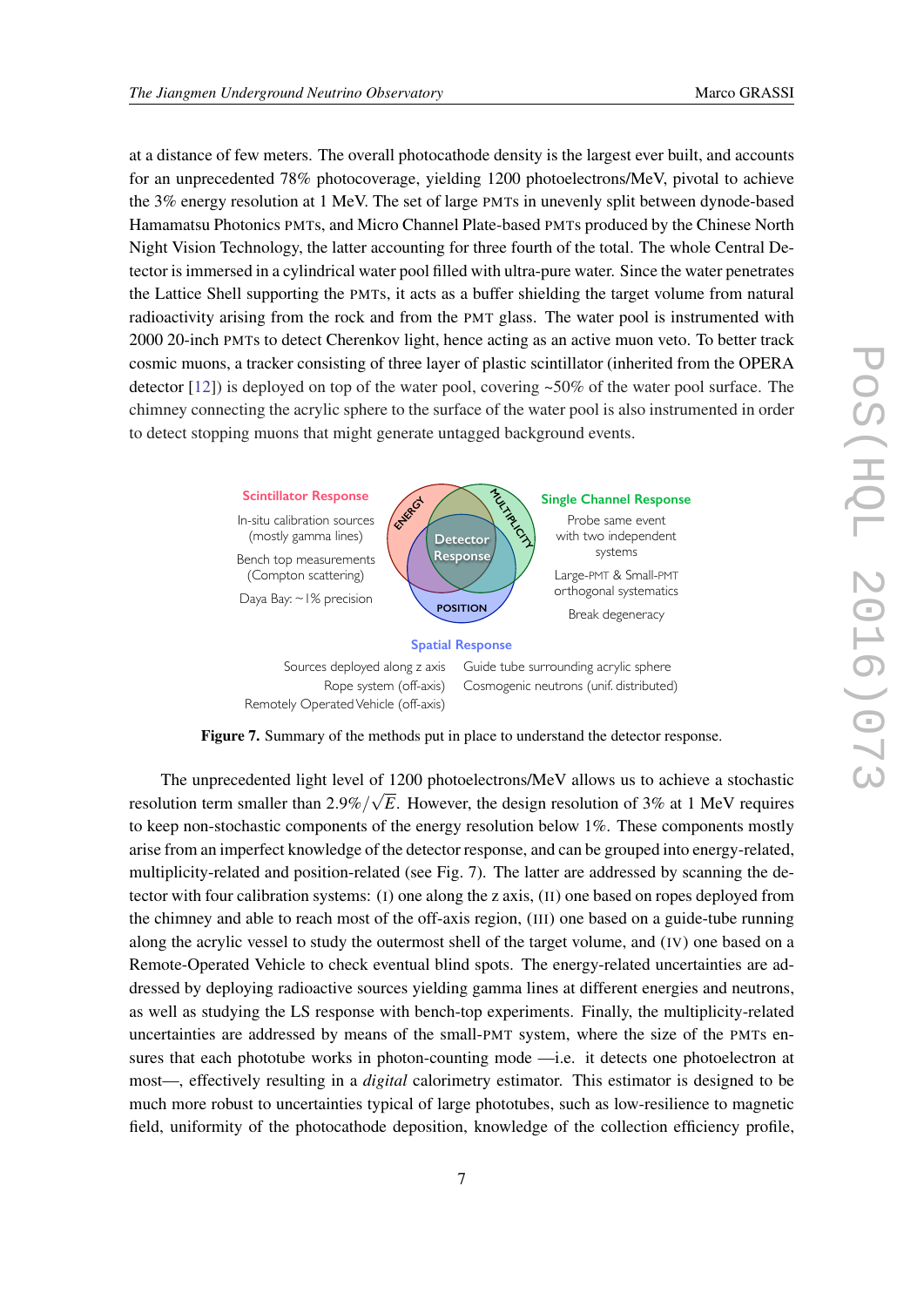<span id="page-8-0"></span>pileup of multiple hits, complex waveform reconstruction, and saturation of the output signal. The small-PMT system further provides a powerful handle to help break the degeneracy existing among the three groups, namely the cross-talk existing among different systematic uncertainties. As an example, an imperfect reconstruction of those PMT waveforms experiencing large pile-up might easily mimic a residual detector non-uniformity. Such degeneracy could likely become the main limitation to a full understanding of the detector response. The study of calibration events with both the large- and the small-PMT systems, each of them providing an independent energy measurement characterised by its own hardware and reconstruction method, allows us to sample the same energy deposition with effectively two detectors, each one experiencing a completely different systematic uncertainty budget. The comparison and the cross-calibration of these two systems is therefore geared to become a valuable asset in understanding and minimising the non-stochastic resolution terms.

### 4. Conclusions

The Jiangmen Underground Neutrino Observatory (JUNO) is a large and high precision liquid scintillator detector under construction in the south of China. With its 20 kt target mass, it aims to achieve an unprecedented 3% energy resolution at 1 MeV. To this end, a 1200 photoelectrons/MeV light level is required, which drives the effort to reach a LS attenuation length larger than 20 m, and a photocoverage larger than 75%. Such stringent requirements are pivotal to determine the neutrino mass ordering through the analysis of  $\overline{v}_e$  produced by two powerful nuclear power plants (36 GW<sub>th</sub>) nominal power) at a baseline of 53 km. The investigation of reactor  $\overline{v}_e$  is also aimed to determine the neutrino mixing parameters  $\theta_{12}$ ,  $\Delta m_{12}^2$ , and  $\Delta m_{ee}^2$  with a precision better than 1%. JUNO will further be able to detect neutrinos coming from a supernova burst, and geoneutrinos originating from the inner layers of our planet, hence extending JUNO's Physics Programme far beyond the reactor neutrino physics. Depending on the scintillator radiopurity, neutrinos originating from the Sun could also be detected, shedding light on the solar metallicity problem and on the Mikheyev-Smirnov-Wolfenstein turn on curve. JUNO's data taking is foreseen to begin in 2020.

# References

- [1] F. An *et al.* [JUNO Collaboration], *JUNO Conceptual Design Report*. [*arXiv:* [1508.07166\]](http://arxiv.org/abs/1508.07166)
- [2] Z.Maki *et al.*, Prog. Theor. Phys. 28 (1962) 870, B.Pontecorvo, Zh. Eksp. Theor. Fis., 53 (1967) 1717, V.Gribov and B.Pontecorvo, Phys. Lett. B 28 (1969) 493.
- [3] F. An *et al.* [JUNO Collaboration], J. Phys. G 43 (2016) no.3, 030401 [arXiv:1507.05613].
- [4] S. Abe *et al.* (KamLAND), Phys. Rev. Lett. 100 (2008) 221803, [arXiv:0801.4589].
- [5] F. P. An *et al.* (Daya Bay), Phys. Rev. Lett. 115 (2015) 111802, [arXiv:1505.03456].
- [6] Y. Abe *et al.* (Double Chooz), JHEP 01 (2016) 163, [arXiv:1510.08937].
- [7] J.H. Choi *et al.* (RENO), Phys.Rev.Lett. **116** (2016) 211801, [arXiv:1511.05849].
- [8] L. Zhan, Y. Wang, J. Cao and L. Wen, Phys. Rev. D 79 (2009) 073007 [arXiv:0901.2976].
- [9] A. Renshaw *et al.* [Super-Kamiokande Collaboration], Phys. Rev. Lett. 112 (2014) 9, 091805.